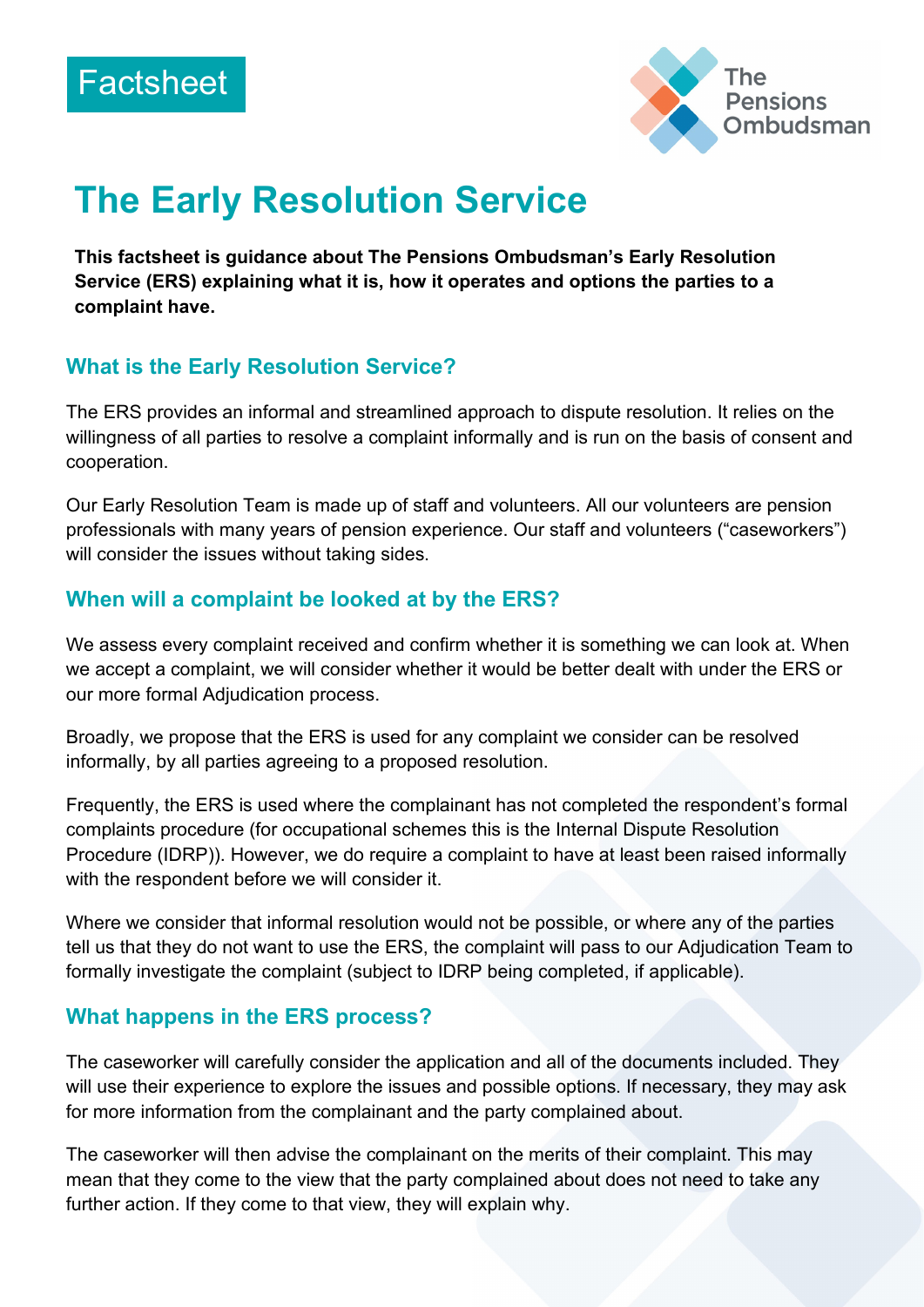If, however, the caseworker considers more should be done by either party, they will assist by presenting the outstanding issue(s) clearly and work with both parties to see if an informal resolution is possible. This helps ensure that the focus is on the key issue(s) that really matter, making it clearer for all parties to understand and, hopefully, resolve.

As part of this, the caseworker will often tell the parties how they think the Pensions Ombudsman would determine the complaint, and what directions the Pensions Ombudsman might make.

## **What happens if the parties agree a resolution?**

If both parties agree how to resolve the complaint, the ERS will close the case and we will take no further action.

It is each party's responsibility to take any step agreed as part of the resolution. The ERS is not responsible for enforcing what has been agreed.

In the rare situation that agreement is not honoured, the caseworker may attempt to clarify the agreement that was reached and ensure that any outstanding issues are resolved between the respective parties. If the agreement is still not honoured, the complainant can make a new complaint and we will allocate this to our Adjudication Team in accordance with the section below.

#### **What happens if the ERS does not resolve a complaint?**

Whatever our caseworker's opinion, if a resolution cannot be reached, or if any of the parties tell us that they no longer want to use the ERS, the complaint will move to our Adjudication Team to conduct a formal investigation. Except in exceptional circumstances, complaints are allocated to Adjudicators in order of receipt to ensure fairness. Due to a high demand for our service, there may be a wait for a complaint to be allocated to an Adjudicator, and the parties will be told about our expected timescales at that time.

If not already completed, the complainant may have to complete the respondent's IDRP before the formal investigation can begin. We will also complete a full assessment to confirm that the case is something we can formally investigate.

If we decide not to progress a complaint to a formal investigation, we will explain the reasons for this decision.

#### **What happens to a complaint in the Adjudication process?**

If the complaint progresses to a formal investigation, the Adjudicator will conduct a new, independent investigation, although they will have access to a copy of the ERS case file. The Adjudicator will give the parties the opportunity to submit additional information and arguments, as they would for a complaint which had not been through the ERS.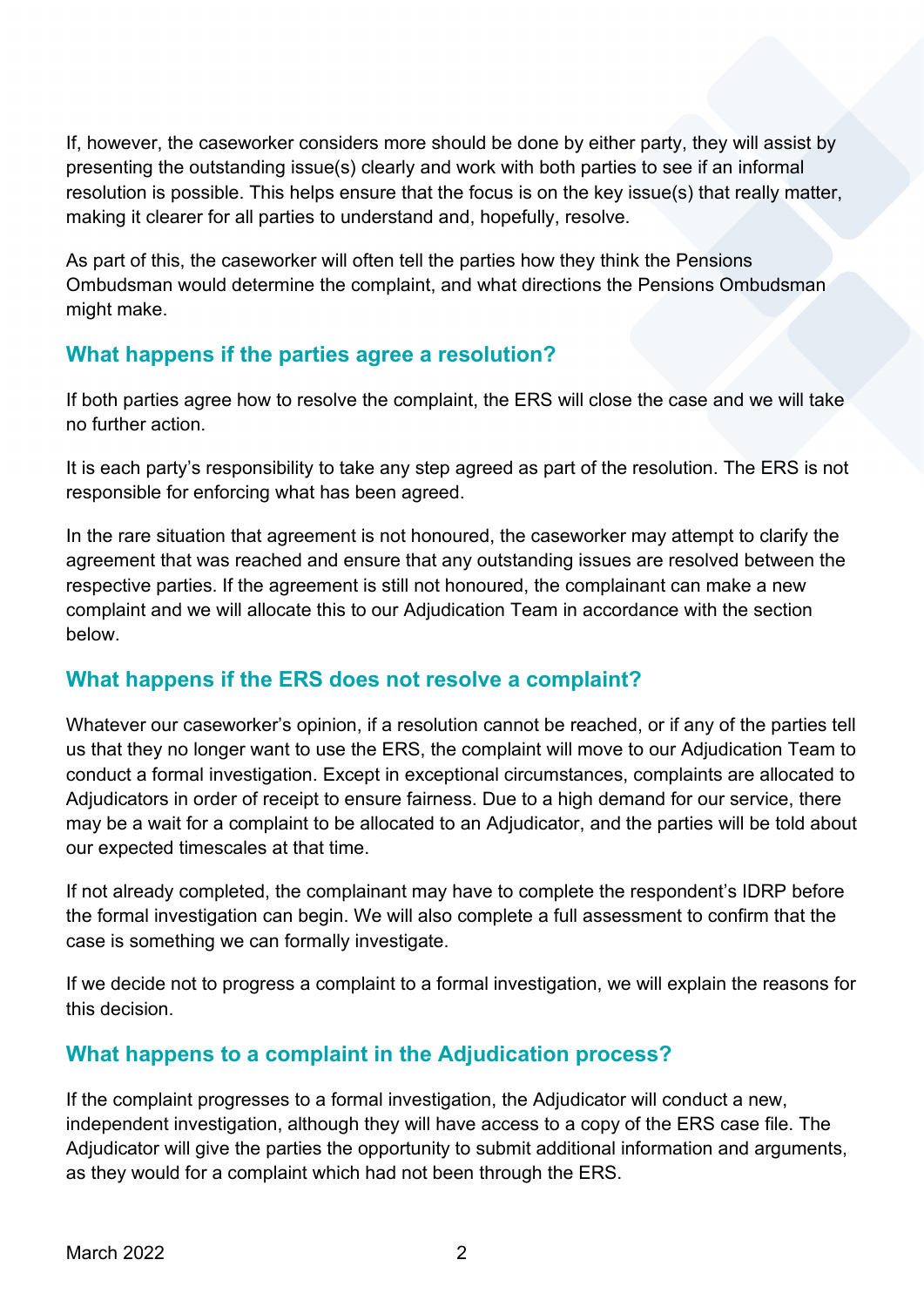The Adjudicator will write to all parties and give their view on the complaint including, if appropriate, their proposal to put things right. This is called the Adjudicator's Opinion. If all parties accept this Opinion, the case will close.

If any one of the parties to the complaint does not agree with the Adjudicator's Opinion, they can ask for the complaint to be referred to the Pensions Ombudsman. The Pensions Ombudsman can issue a Determination which is final, binding and enforceable in court, unless there is a successful appeal on a point of law.

## **Will the Adjudicator and the Pensions Ombudsman follow the view previously given by the ERS?**

Any opinion or decision made by an Adjudicator or the Pensions Ombudsman will be reached completely independently of any view previously expressed by a caseworker in the ERS.<sup>[1](#page-2-0)</sup>

Where a party expressly acknowledges or confirms a fact during the ERS process, this will be taken into account in any investigation by the Adjudicator and Pensions Ombudsman. However, any attempt to resolve a complaint during the ERS process, such as one party making an offer to the other, will not otherwise be treated as an admission of wrongdoing or weakness in the party's position[.2](#page-2-1)

#### **Do the parties have to use the ERS?**

No. The ERS is voluntary and all parties must agree for it to be used.

We do, however, believe that the ERS can be of great value and benefit to both complainants and respondents, and we hope that where we suggest using the ERS, both parties will wish to participate and explore whether informal resolution at an early stage is possible.

#### **Does the ERS have legal powers?**

The ERS does not have any legal powers to determine complaints or make directions against parties. Only the Pensions Ombudsman has those powers.

# **Can the ERS look at complaints that cannot be formally investigated by Adjudication and the Pensions Ombudsman?**

We assess every complaint received to confirm whether it is something we can look at. The basic assessment we carry out before a case is dealt with by the ERS considers the main points to help us decide. The full assessment we carry out before accepting a complaint for formal investigation by our Adjudication Team is more in-depth.

<span id="page-2-1"></span><span id="page-2-0"></span><sup>1</sup> Similarly, the Pensions Ombudsman will make their decision independently of the Adjudicator's Opinion. <sup>2</sup> The Pensions Ombudsman will also adopt this approach to any attempt made by a party to resolve a complaint during the Adjudication process.